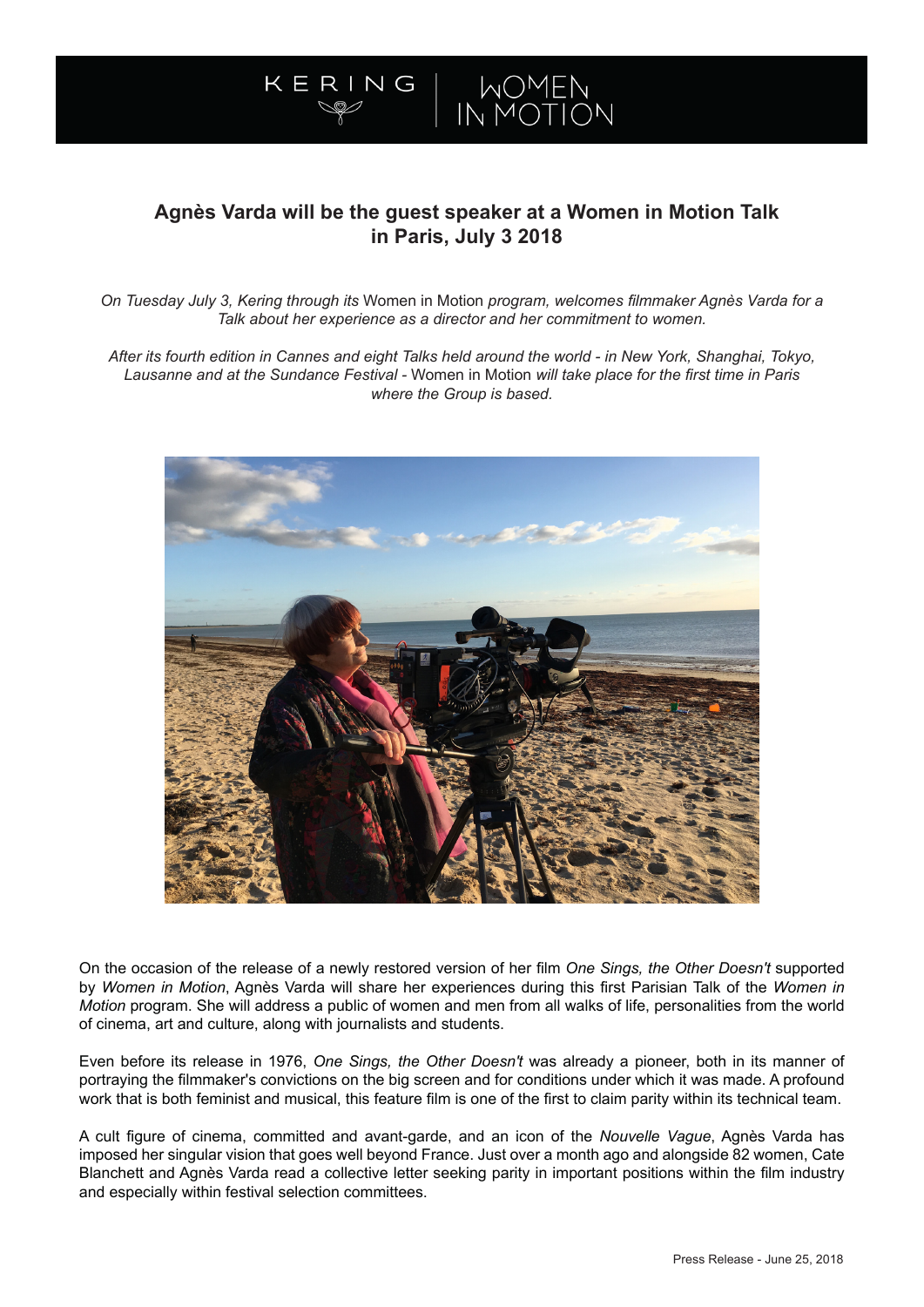A few months ago, Agnès Varda was awarded an Oscar® Honor presented by American actress and director, Angelina Jolie, in honor of her entire filmmaking career, the first ever to be awarded to a director. An important acknowledgement that *Women in Motion* had celebrated with Agnès Varda and the large family of art, culture and cinema in December 2017. This distinction completed an already prestigious list of awards that includes: the César of Honor in 2001, the René Clair Prize of the French Academy the following year, and then a Leopard of Honor in Locarno. In 2015, it was the turn of the Festival de Cannes to award her a Palme d'honneur.

Her most famous films include *Cléo from 5 to 7, Happiness, Vagabond* (Golden Lion at the Venice Film Festival in 1985), J*acquot de Nantes, The Gleaners and I,* and *The Beaches of Agnès* (César for Best Documentary in 2009). Her latest documentary film entitled *Faces Places*, co-directed with her associate and long-standing companion JR, is imbued with the poetry that characterizes her work and was nominated in the best documentary category for both the Oscars and the Césars. She has won numerous awards including the Spirit Award and L'Oeil d'Or.

"Women in Motion *and Agnès Varda are a self-evident story. We are proud that she and our program once again meet up following her participation in a Talk in 2015, and the support provided this year by* Women in Motion *for the release of* One Sings, the Other Doesn't. *In praise of sorority and forward-thinking advocacy for women's right to freely own*  and control their own bodies, this film is more relevant than ever. Today, the word, work, fantasy and the poetry of *Agnès Varda are very necessary in the fight for equality between women and men in front of and behind the camera, and which urgency will never falter.*" **François-Henri Pinault**

"One Sings, the Other Doesn't *is a feminist and musical film, for which I wanted to put together a film crew with as many women as there were men. Difficult to do at the time but we managed! While the position of women has made radical progress since 1976, there are still many battles to be fought. These are taken up by the new generations and in other forms, especially for the issues of equal pay, parity, access to positions of power, and listening to and*  respecting women. It will be necessary to campaign with men to gain a real equal share. I am pleased to speak at Women in Motion *about these heated issues, after the awareness that has developed over recent months.*"

**Agnès Varda**

## **About Women in Motion, a Kering initiative**

Women in Motion*'s ambition is to highlight the contribution of women to the film industry, both in front of and behind the camera. Launched in May 2015 by Kering in partnership with the Festival de Cannes,* Women in Motion *is an integral part of the Festival's official program, and is active around the world through a variety of events. This initiative is based on two fundamental actions: its Talks, which are open to journalists and film professionals, enable leading personalities including Jodie Foster, Diane Kruger, Robin Wright, Salma Hayek Pinault, Juliette Binoche, Chloe Sevigny, Agnès Varda and Frances McDormand, to compare their experiences and views on the issue of women's contribution to cinema, and also to share their recommendations for the advancement of women's representation in the industry. The* Women in Motion *Awards, two awards given each year, one to an inspirational figure who embodies the values of the program, and another to a promising name in cinema who also receives financial support for future film projects.*

## **About Kering**

*A global Luxury group, Kering manages the development of a series of renowned Maisons in Fashion, Leather Goods, Jewelry and Watchmaking: Gucci, Saint Laurent, Bottega Veneta, Balenciaga, Alexander McQueen, Brioni, Boucheron, Pomellato, Dodo, Qeelin, Ulysse Nardin, Girard-Perregaux, as well as Kering Eyewear. By placing creativity at the heart of its strategy, Kering enables its Maisons to set new limits in terms of their creative expression while crafting tomorrow's Luxury in a sustainable and responsible way. We capture these beliefs in our signature: "Empowering Imagination." In 2017, Kering had nearly 29,000 employees and pro forma revenue of €10.823 billion.*